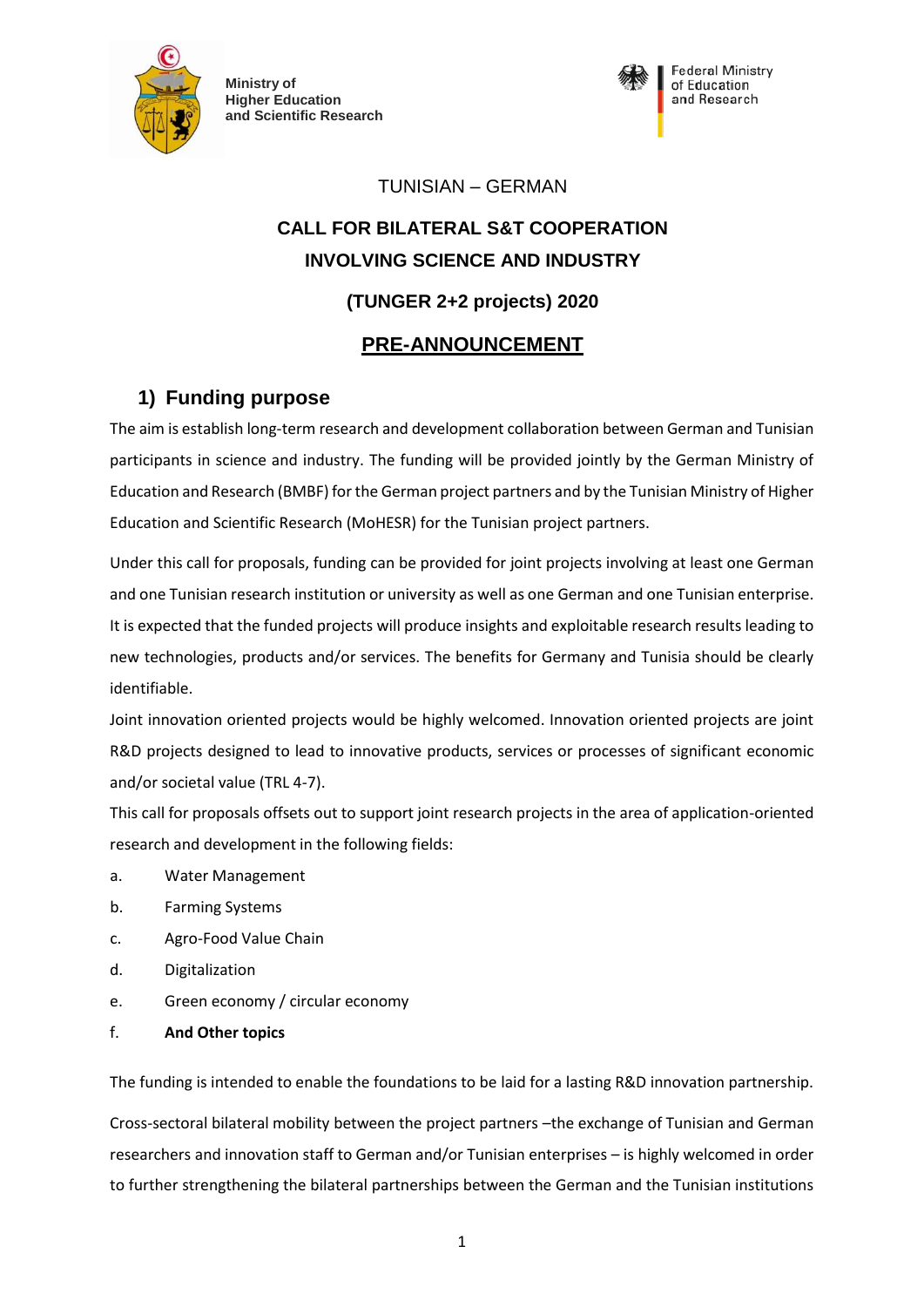in research and industry. The aim of this cross-sectoral mobility is to strengthen cooperation between German and Tunisian academia and non-academic institutions. The transfer of knowledge is intended to promote science and the development of innovations and to help to transform creative ideas into innovative products, services and processes. Support will be provided for the exchanges of both Early Stage Researchers (ESR) and Experienced Researchers (ER). The person concerned must have been employed by the sending organization for at least six months before the first posting and be active in the field of research and development (R&D). The assignments to the partners can last up to three months. After the end of the posting period, the staff will return to the original institution in order to apply and extend the knowledge gained.

In addition, funding can be provided for the implementation of a bilateral Innovation Forum. The Innovation Forum aims to develop a concrete long-term partnership between the German and Tunisian project partners as well as a broad transnational network with further German research and education institutions and innovative companies as well as with corresponding institutions in Tunisia to initiate future research cooperation or business relations. The partners should jointly determine their position in the (national/international) competition and develop an implementation strategy for future cooperation and common innovation goals. The main output of the Innovation Forum will be a jointly elaborated strategy for the development of new products, applications and procedures for a sector, sector or technology-specific cooperation between science, business, politics and society across the entire innovation chain as well as a corresponding action plan. Accordingly, the term "Innovation Forum" describes a networking, dialogue and agenda setting process following the general triple- (or quadruple-) helix format containing a series of public or closed events that will be implemented over 2-3 years.

As a rule, an Innovation Forum should include several smaller events, which can be held in Tunisia or in Germany, and one final public event to be conducted in Tunisia.

Eligible activities (for further specifications see sec. 4) for the implementation of the Innovation Forum are in particular the promotion of (i) work and services for the further design, organization and evaluation of the supported project, (ii) business travel, (iii) business and communications expenditures, (iv) the organization of events in Germany and in Tunisia; (V) accompanying public relations work. In case of overriding importance for the entire Innovation Forum, the acquisition or development of cross-company market and potential studies can be supported in individual cases.

Only projects are whose project outline shows that the envisaged network will be open to nondiscriminatory participation and participation by other interested actors from business, science, politics and public administration will be selected for funding.

2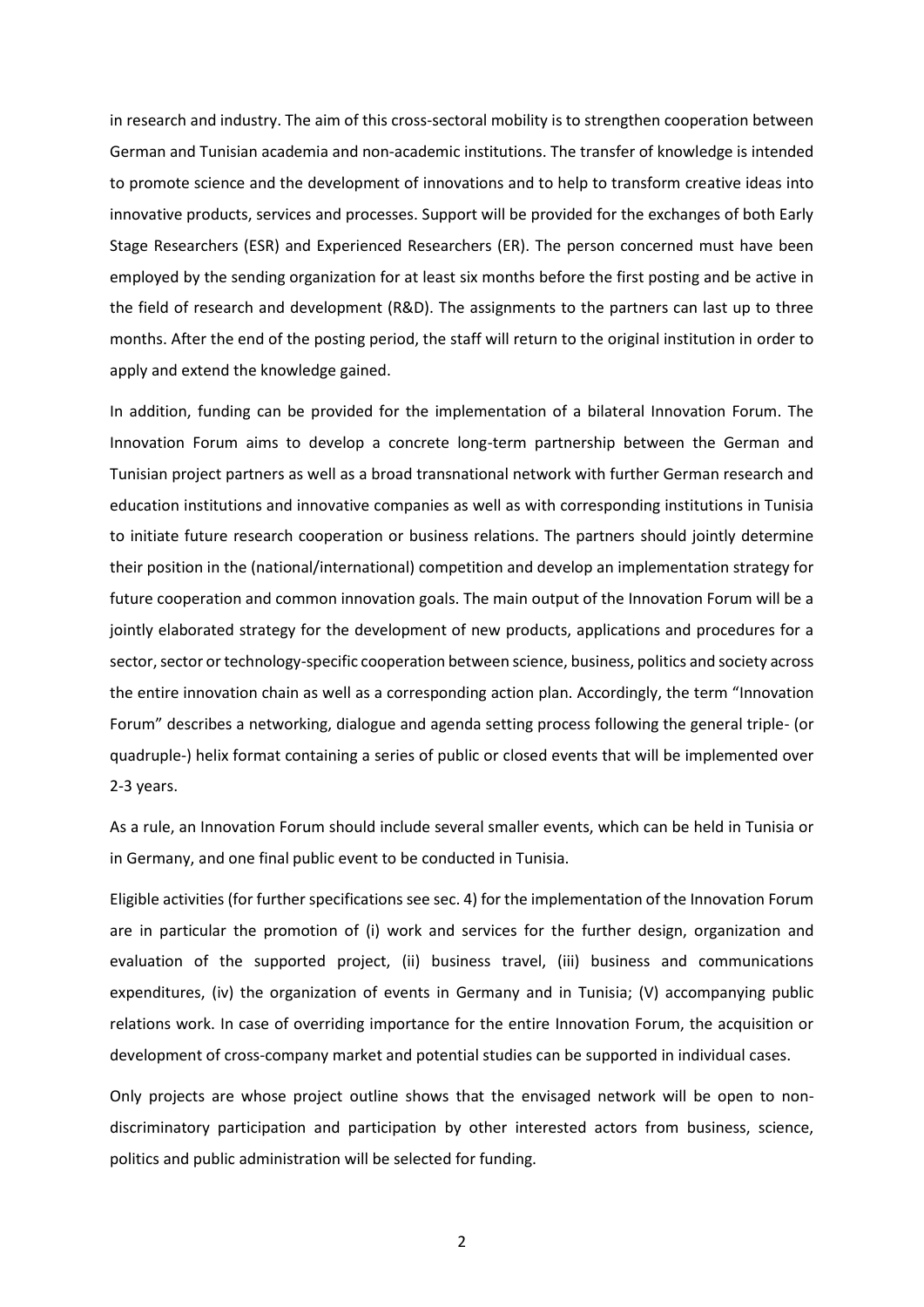# **2) Submission and selection of project descriptions**

The application procedure consists of two phases:

- 1) In the first phase, jointly elaborated project outlines are to be submitted. The project outlines received will be evaluated.
- 2) In the second phase of the procedure, applicant institutions whose project outlines have been reviewed positively will be invited to present a formal application for funding.

## **Submission of draft project descriptions:**

In the first phase, jointly elaborated project outlines are to be submitted in English by using the online project outline tool "PT-Outline" (**LINK** to the website will be provided in the official joint announcement).

**Deadline** for the project outlines will be **March 18th 2020.**

## **3) Funding recipients**

#### **On the German side:**

German universities, research institutions and enterprises (particularly small and medium-sized enterprises (SMEs)) are eligible for funding.<sup>1</sup>

#### **On the Tunisian side:**

 $\overline{a}$ 

The Tunisian public higher education and scientific research institutions are eligible for funding.

# **4) Prerequisites for funding**

It is a prerequisite that projects include the participation of at least one German research institution/university and one Tunisian public research institution/university as well as at least one German and one Tunisian enterprise.

Interested institutions/organisations in Germany and Tunisia can use the web-based PT-Partnering platform to express their interest in project cooperation and for setting up a consortium for application. Link to the Partnering website: **https://partnering.pt-dlr.de/tunger20**

The German and the Tunisian project partner must submit the jointly formulated proposal.

 $<sup>1</sup>$  In accordance with the EU's definition of SMEs: The category of micro, small and medium-sized enterprises (SMEs) is made up of enterprises</sup> which employ fewer than 250 employees and which have an annual turnover not exceeding  $\epsilon$  50 million, and/or an annual balance sheet total not exceeding  $\epsilon$  43 million. Within this category the following definitions apply: small enterprises are defined as enterprises which employ fewer than 50 persons and whose annual turnover and/or annual balance sheet total does not exceed  $\epsilon$  10 million. A micro-enterprise is defined as an enterprise which employs few-er than 10 persons and whose annual turnover and/or annual balance sheet total does not exceed  $\epsilon$  2 million. In general, most SMEs are autonomous sine they are either completely independent or have one or more minority partnerships (each less than 25 %) with other enterprises, which have one or more minority stakes (see 2.3.1, p. 16). If that holding rises to no more than 50 %, the relationship is deemed to be between partner enterprises (see 2.3.2, p.20). Above that ceiling, the enterprises are linked (see 2.3.3, p.23).

Source: [http://ec.europa.eu/enterprise/enterprise\\_policy/sme\\_definition/sme\\_user\\_guide\\_de.pdf](http://ec.europa.eu/enterprise/enterprise_policy/sme_definition/sme_user_guide_de.pdf) and [http://ec.europa.eu/enterprise/policies/sme/facts-figures-analysis/sme-definition/index\\_en.htm](http://ec.europa.eu/enterprise/policies/sme/facts-figures-analysis/sme-definition/index_en.htm)